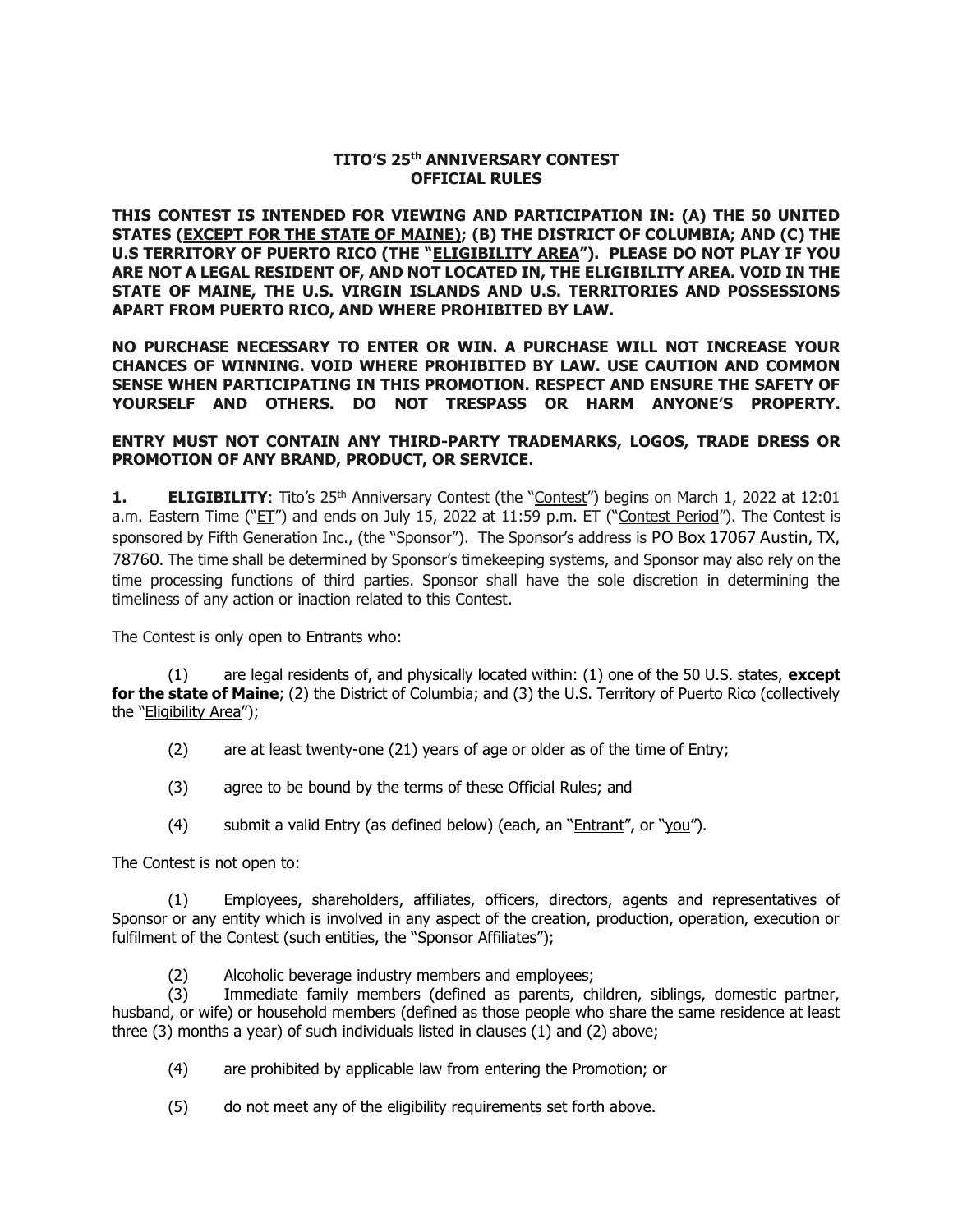VOID OUTSIDE THE ELIGIBILITY AREA INCLUDING IN THE STATE OF MAINE, THE U.S. VIRGIN ISLANDS AND U.S. TERRITORIES AND POSSESSIONS APART FROM PUERTO RICO OR WHERE PROHIBITED OR RESTRICTED BY LAW. The Contest is subject to all applicable federal, state, and local laws.

**2. <b>TO ENTER:** To enter the Contest, complete the following steps during the Contest period:

(1) Visit www.titos25th.com/gate, and after confirming that you are 21 years of age or older, you will be directed to www.titos25th.com (the "Contest Site"), where you will be required to complete an entry form, including relevant details on your nominee. Follow all posted instructions to complete the entry form. If you are a nominee, then you will be sent an email and instructed to visit AgeGateURL to accept the nomination.

(2) (a) Create one (1) original video (maximum length: 120 seconds). Maximum file size of 50MB. Video must be in one of the following formats: MPG, MP4, M4V, MOV); **AND/OR** (b) take one (1) original photo; **AND/OR** (c) write one (1) original essay (maximum length: 2200 characters). The subject of the video, photo, and/or essay is: Tell Us What Makes You a Tito's Fan.

(3) Upload your video, your photo, and/or your essay to the Contest Site. Entrants receive a maximum of one single "Entry" into the contest per person, per day, whether they create and submit a video, a photo, or an essay, or any combination of the three.

All Entries must be received by **July 15, 2022 at 11:59 p.m. ET.**

Sponsor is not responsible for lost, late, misdirected entries or entries not received regardless of cause. In the event of a dispute over the identity of a winner, the Entry will be deemed to have been directly submitted by the authorized account holder of the email account provided to enter the Contest. The authorized account holder is deemed to be the natural person who is assigned to the account by the relevant entity responsible for assigning those accounts. By entering and/or participating, Entrants agree to be bound by these Official Rules and Sponsor's website Terms of Use Privacy Policy as set forth in these Official Rules.

**3. REQUIRED REPRESENTATIONS AND WARRANTIES:** You must meet all of the following as applicable to your Entry. Failure to do so may result in your disqualification.

By entering, you represent and warrant with regard to your Entry:

(1) It is your own original work and you must have all the rights necessary to post the content. Each Entry must not contain any material that would violate or infringe upon the rights of any person or entity, including without limitation copyrights, trademarks or rights of privacy or publicity, or that is defamatory, threatening, indecent, obscene or offensive, or that is unlawful, in violation of or contrary to any applicable laws or regulations, or which requires a license from any third party. For all video Entries, please note that the video must be solely your own work, including but not limited to, the actual filming, editing, graphic design, etc. of the video.

(2) Your Entry cannot have been selected as a winner in any other contest;

(3) You have the express written consent of any identifiable persons appearing or referenced in your Entry to their Persona (as defined below) being used in the ways set out in these Official Rules, including Sponsor's right to use your Entry for any future commercial purpose without restrictions. Upon request, you will provide written consent of any such persons for Sponsor in the form identified by Sponsor.

(4) No person appearing in any Entry is under the age of twenty-one (21).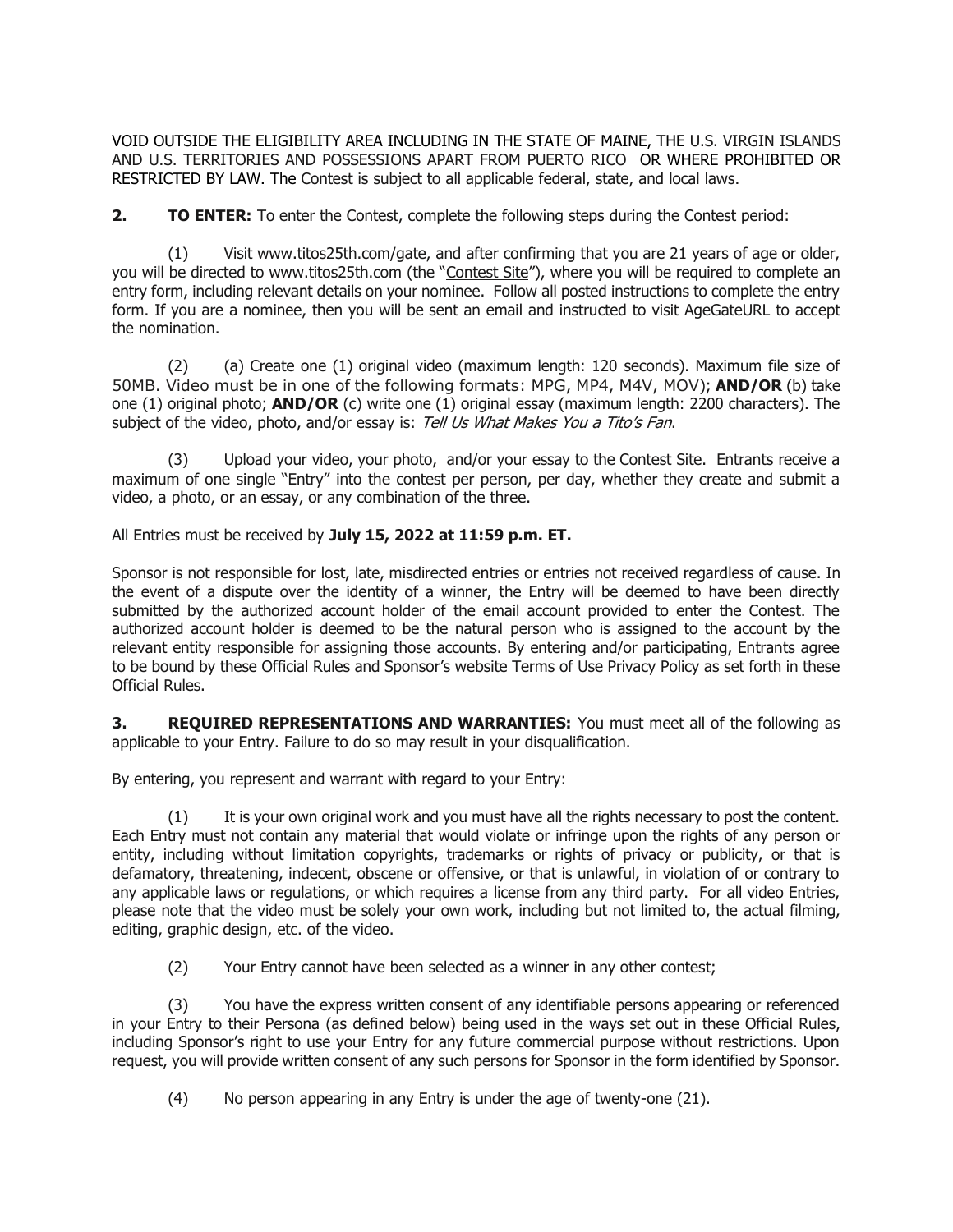(5) Except for the marks of the Sponsor (addressed below), the Entry does not reference any person other than Entrant, or any names, products or services of any company or entity or any third-party trademarks, logos, copyrights, trade dress or promotion of any brand, product, or service. Sponsor grants you the limited permission to use its Tito's mark in your Entry solely for purposes of entering. You shall immediately cease any and all use of the Tito's mark upon expiration or termination of this Contest.

(6) Your Entry is appropriate for public viewing. Without limiting the foregoing, your Entry is not lewd, obscene, sexually explicit, pornographic, disparaging, defamatory, libelous, and does not contain content which Sponsor in its sole discretion decides is inappropriate or objectionable, including without limitation communicating messages that may reflect negatively on the goodwill of Sponsor. Your Entry must also not disparage or cast a negative light on any person, entity, or brand, product, or service.

Sponsor reserves the right in its sole and absolute discretion to not consider any Entry for the Contest if it believes the Entry violates or potentially violates any of the foregoing requirements or otherwise fails to comply with any provision of these Official Rules. You agree to reimburse Sponsor in full in respect of any losses, damages, and expenses, (including, where permitted, reasonable attorney fees) that they may sustain from the breach of a representation or warranty made by you or the use of any rights granted by you to Sponsor hereunder. By entering, you warrant that your Entry complies with the requirements set out above including those at  $(1) - (6)$  above. By entering, you will and hereby do grant to Sponsor a perpetual, irrevocable, exclusive, worldwide, royalty-free, sub-licensable, freely assignable license to reproduce your Entry and to otherwise use, exploit, copy, modify, adapt, edit, publish and display the Entry in any form, manner, venue, media or technology now known or later developed for any and all purposes, including, without limitation, for purposes of commercial or trade purposes, advertising, and promotion as Sponsor and its licensees or assignees determine, without further compensation, notification, or permission. Further, by entering, you hereby waive any moral rights you may have in any Entry in favor of the Sponsor.

By submitting your Entry you also grant to Sponsor the worldwide, perpetual, irrevocable, fully sublicensable, and freely transferable right, but not the obligation, to use any and all names, identities, titles, likenesses, distinctive appearances, physical likenesses, images, portraits, pictures, photographs (whether still or moving), screen personas, voices, vocal styles, statements, gestures, mannerisms, personalities, performance characteristics, biographical data, signatures, and any other indicia or imitations of identity or likeness listed, provided, referenced, or otherwise contained in the Entry and/or image (all attributes, collectively, per person, a "Persona") for purposes of advertising and trade, in any format, medium, or technology now known or later developed without further notice, approval, or compensation, unless prohibited by law.

## **4. WINNER SELECTION; NOTIFICATION:**

On or about July 16 – August 5, 2022, a panel of qualified judges selected in Sponsor's sole discretion (the "Panel") will select potential Grand Prize and First Prize winners from among the eligible Entries received in accordance with these Official Rules and based on the following judging criteria ("Judging Criteria"), weighted in Sponsor's sole discretion: (a) How integral is Tito's Handmade Vodka to the submission; and (b) How inspiring, funny or emotionally captivating is the submission.

The Second Prizes will be awarded to the first 5,000 Entrants who do not win a Grand Prize or a First Prize. The selected winner is subject to verification of eligibility and compliance with these rules. **Limit one (1) Prize per person and per household.**

The Panel may review multiple similar Entries; in such a case, the Panel may consider the timing of such Entries in making its decision but will not be bound to designate as a potential winner the first submission of such similar Entries. The selected winner is subject to verification of eligibility and compliance with these Official Rules.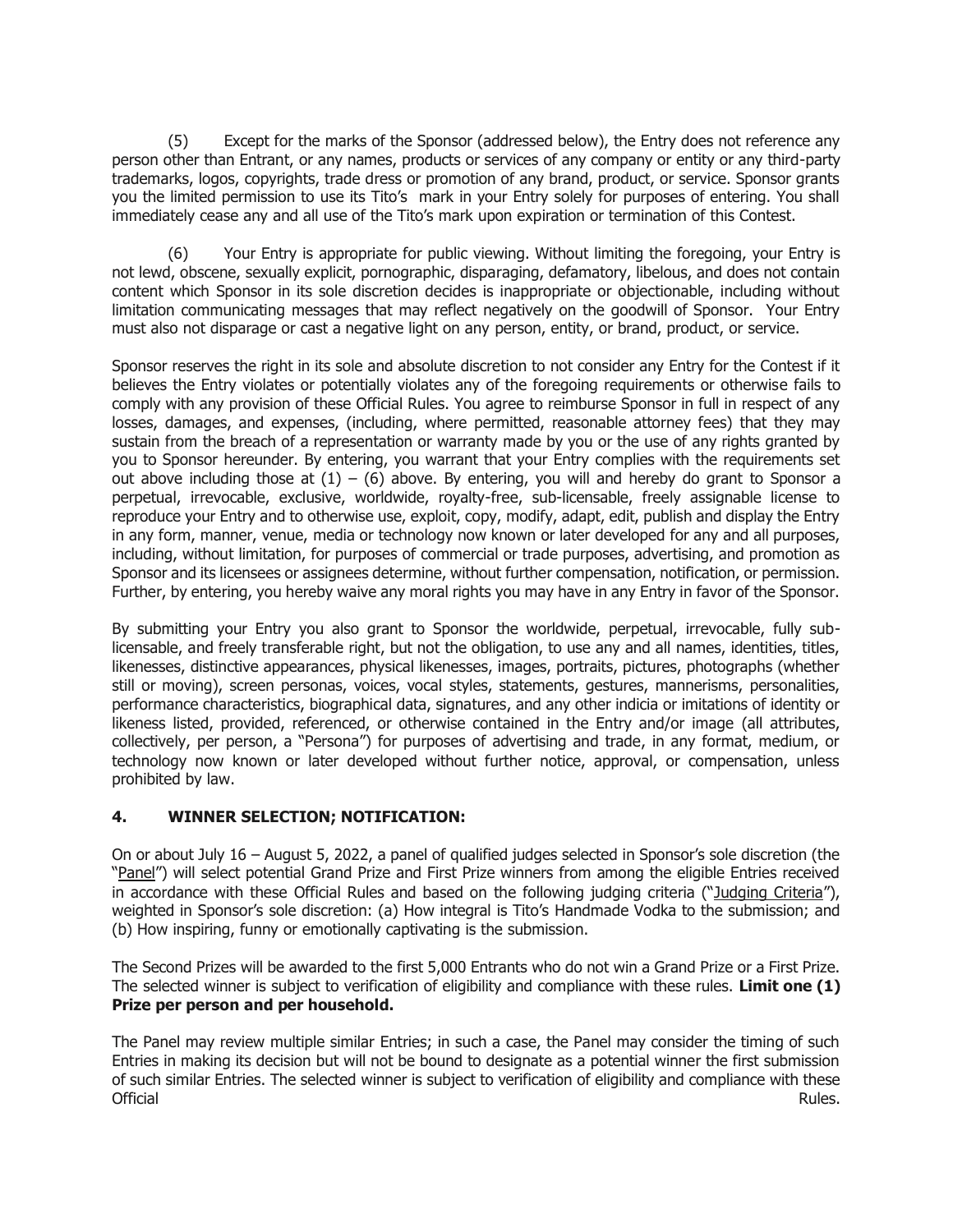If Sponsor does not receive a sufficient number of Entries meeting the Entry requirements, Sponsor may, at our discretion, select fewer winners than the number of Prizes described below.

Potential winner(s) will be notified via the contact information provided during entry no more than 15 days following judging with prize claim instructions, including submission deadlines. If potential winners do not respond to the notification within forty-eight (48) hours after the first contact or attempted contact by Sponsor, Sponsor may disqualify the nonresponding potential winner and select additional potential winners. Sponsor may require winner(s) and their quest(s) to complete, sign, and return an Affidavit of Eligibility/Liability Release/Publicity Release forms and other applicable documents. All required documents must be completed and returned to Sponsor within two (2) days of the date and time listed on the documents. If a potential winner cannot be contacted, is disqualified, or fails to timely execute and return any required forms, an alternate winner may be selected from among the remaining eligible Entries. A maximum of three alternate winners will be selected, after which unclaimed prizes will remain unawarded.

TO BE ELIGIBLE TO BE DECLARED THE WINNER, AND AS DIRECTED BY SPONSOR, YOU MUST LICENSE ALL INTELLECTUAL PROPERTY RIGHTS THAT YOU DO OR MAY HAVE IN THE ENTRY TO SPONSOR. BY ENTERING, POTENTIAL WINNER EXPRESSLY AGREES TO COMPLETE ALL PAPERWORK REQUIRED TO COMPLETE THIS TRANSFER (THE "INTELLECTUAL PROPERTY LICENSE") BEFORE HE OR SHE WILL BE PERMITTED TO CLAIM ANY PART OF THE PRIZE OR BE DECLARED THE WINNER.

## **5. PRIZES; PRIZE TERMS:**

There are Five Thousand Three Hundred and Twenty-Five (5,325) Prizes that are available to be won, consisting of the following:

- **A. Grand Prizes.** Twenty-Five (25) grand prizes (each, a "Grand Prize") is available to be won, and each comprising of: One (1) Trip for two (2) people to Austin, TX for Tito's  $25<sup>th</sup>$  Anniversary Celebration comprising solely of:
	- Round trip, coach, air travel for one (1) winner and one (1) eligible guest from the major airport nearest the winner's residence (as determined by the Sponsor) to the major airport nearest Austin, TX.
	- Three (3) nights (one room) standard double occupancy hotel accommodations from October 13–October 16, 2022, for the grand prize winner and one (1) guest at the Marriott Downtown Austin in Austin, TX (or similar hotel at the Sponsor's sole discretion);
	- Ground Transportation for two (2) in the form of Rideshare credits and/or Private Group Bus.
	- Two (2) GA tickets to Austin City Limits Music Festival on October 13 16th, 2022 with access to the Tito's Lounge.
	- Two (2) tickets to Tito's  $25<sup>th</sup>$  Anniversary Celebration on October 13 16th, 2022
	- Choice of Golf at an Austin Golf Course valued at \$150, Spa appointment at local Austin spa valued at \$150 or other Activities (to be determined at the Sponsor's sole discretion).

The Approximate Retail Value ("ARV") of each Grand Prize is \$7,000 but prize value may vary depending upon departure location and time of travel. Other restrictions apply. The ARV of all Grand Prizes is \$175,000

- **B.** First Prizes. Three Hundred (300) first prizes (each, a "First Prize") are available to be won, each First Prize consisting of one (1) framed  $18''$  X 24" print of one of the works by Paul Mann in  $80#$ Paper Accent Opaque Cover (PRINT). ARV of each First Prize is \$150. ARV of all First Prizes is \$45,000.
- **C. Second Prizes.** Five Thousand (5,000) second prizes (each, a "Second Prize") are available to be won, and will be awarded to the first 5000 Entries received form Entrants not selected to win a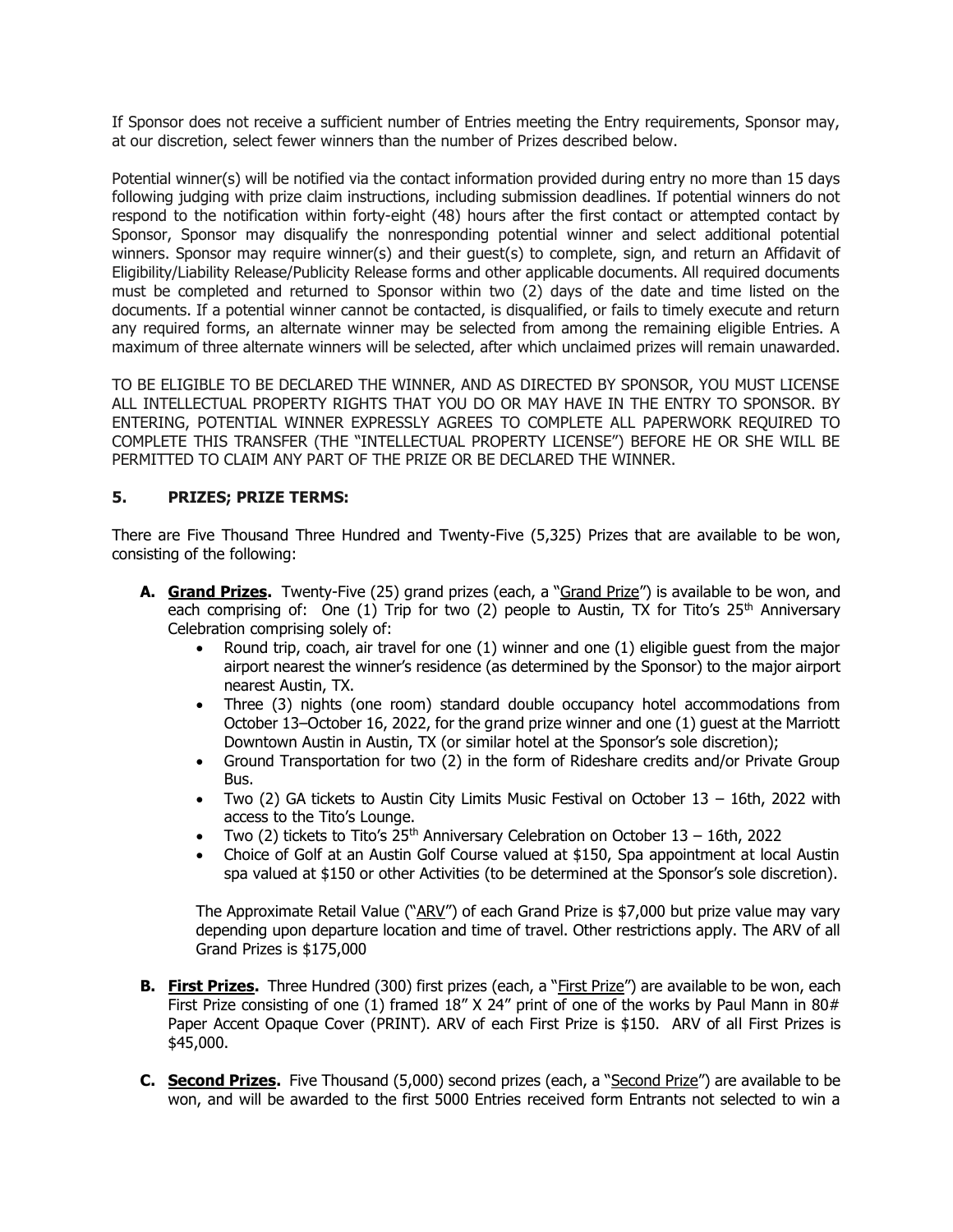Grand Prize of First Prize. Each Second Prize consisting of one 18" X 24" signed poster by Paul Mann in 100# Flo Dull Cover Paper (POSTER). ARV of each Second Prize is \$20. ARV of all Second Prizes is \$100,000.

The ARV of the Grand Prizes, the First Prizes and the Second Prizes (each, a "Prize" and collectively, the "Prizes") is **\$320,000**. The ARV is subject to change based upon current market conditions at the time of Prize fulfillment. Any difference between the ARV and the actual value, if any, will not be awarded. Limit **one (1) Prize per person and per household.**

The value of a Prize will be taxable to the winner as income. Relevant tax forms may be issued in the name of the winner for the actual value of the Prize awarded. All federal, state and local tax liability, and any other costs and expenses associated with acceptance or use of a Prize not specifically provided for in these Official Rules are solely the winner's responsibility. Failure to complete any component of any Prize does not relieve the Prize winner of his/her tax obligations associated with winning such Prize.

All Prizes are awarded "AS IS." Neither Sponsor nor Sponsor Affiliates make or offer any warranty or guarantee, either express or implied (including, without limitation, quality, merchantability, and fitness for a particular purpose) in connection with this Contest or any Prize. No issuer of any offered Prize is sponsoring this Contest. Prize details and availability are subject to change, in which case a Prize of equal value may be substituted at Sponsor's sole discretion. Prizes consist only of the items listed, are nontransferable, with no cash redemption or substitution except at Sponsor's sole discretion. Sponsor will determine all Prize details in its sole discretion.

**No refund or compensation will be paid in the event of the cancellation or delay of the Grand Prizes, or any portion thereof. Sponsor will not be liable if the events that form part of the Grand Prizes, or any portion of them, are cancelled or delayed. Sponsor may, in its sole discretion, attempt to reschedule for future event(s). The terms and conditions of the events tickets may govern if the events are cancelled due to weather, an act of God, an act of terrorism, civil disturbance or any other reason. Sponsor is not responsible for, and will not replace, lost, mutilated, or stolen event tickets, vouchers, wristbands, or certificates. Exact details, including seat locations, shall be determined in the sole discretion of Sponsor.**

No more than the advertised number of Prizes shall be awarded. If, for any reason, more bona fide winners come forward seeking to claim a prize in excess of the Five Thousand Three Hundred and Twenty-Five (5,325) Prizes available as set forth in these Official Rules, the Winner of the applicable Prizes may be selected in a random drawing from among all persons making purportedly valid claims for such prize(s). Inclusion in such drawing shall be each Entrant's sole and exclusive remedy under such circumstances.

The Prizes are subject to certain terms and conditions as specified herein. A Prize may not be sold, traded, or commissioned, and is not exchangeable, transferable, substitutable, or redeemable for cash except in Sponsor's sole discretion. Prize details and availability are subject to change. Sponsor is not the supplier or guarantor of any Prize, unless otherwise specified. Prizing may be fulfilled by a third-party fulfillment agency. Prizes will only be awarded if properly claimed according to the Rules. All costs and expenses related to the Prize(s) acceptance, the Prize(s), and/or Prize(s) use not specified herein as being provided are the sole responsibility of winner(s).

Actual value of trip may vary based on point of departure and airfare fluctuations. Any difference between stated approximate retail value and actual value of prize will not be awarded. All Prize details not specified in the Official Rules will be determined in Sponsor's sole and absolute discretion. Selection of the airline, departure and arrival airport, and hotel are within Sponsor's sole discretion. If, in the judgment of the Sponsor and/or any third-party company fulfilling the prize, air travel is not required due to winner's proximity to Austin, TX, ground transportation will be substituted for roundtrip air travel at the Sponsor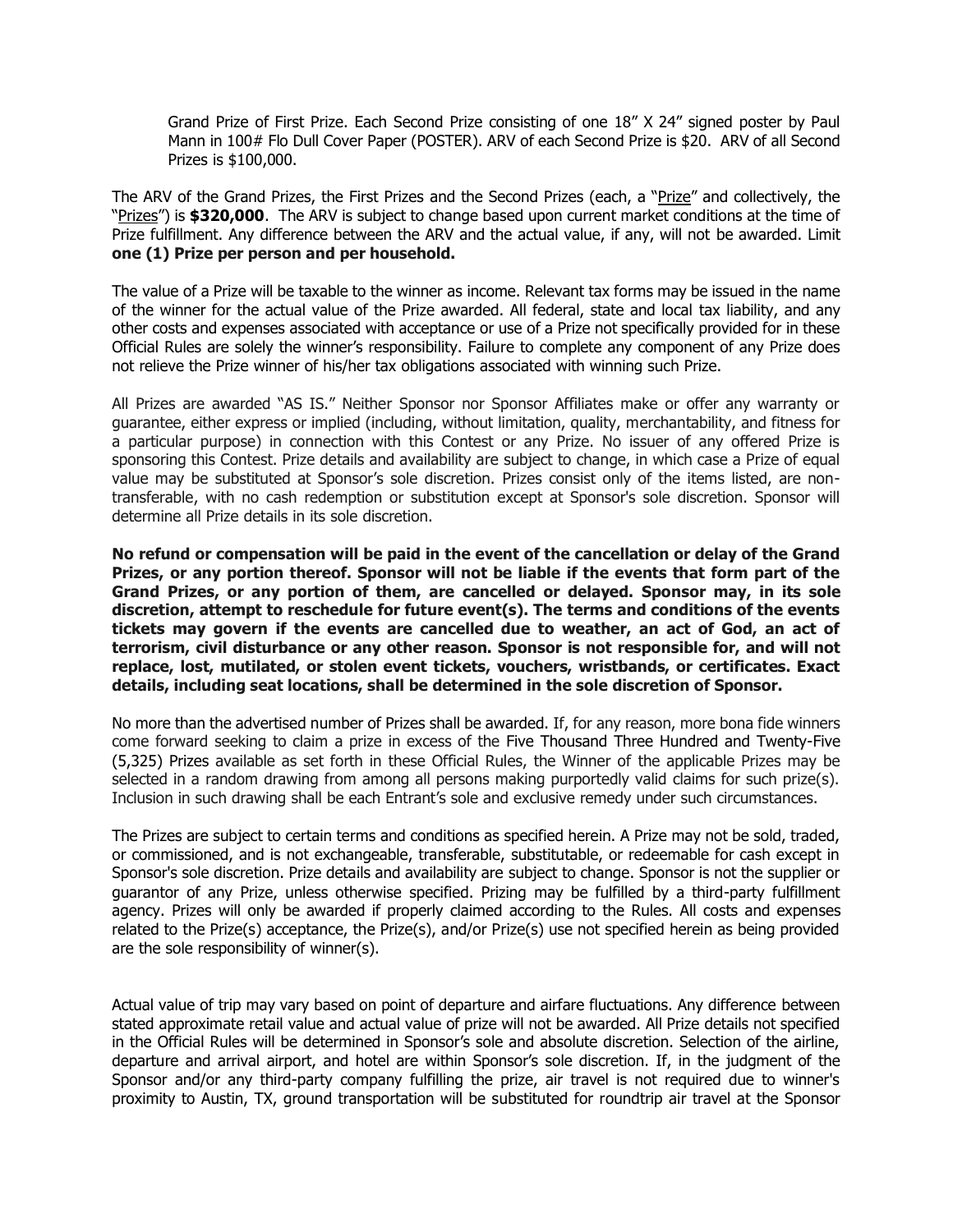and third-party fulfillment company's sole and absolute discretion. The difference in value will not be awarded to the winner.

Winner is solely responsible for any and all expenses and incidental travel costs not expressly stated in the Prize description herein, including but not limited to ground transportation to/from each winner's residence and airport of departure, meals and beverages, in-room charges (e.g., mini-bar, room service, telephone, movies, etc.), gratuities, travel upgrades, baggage fees, and personal incidentals. Winners and guests must travel on dates designated by the Sponsor, on the same itinerary. Grand Prize Winners must be available to travel to Austin, TX within specified dates between October  $13 - 16$ th, 2022; no alternate travel dates are available. In the event any Grand Prize Winner cannot travel on the dates designated by Sponsor, such winner may be disqualified, and the prize may be awarded to an alternate winner provided sufficient time remains prior to the travel. Winners and guests will be required to provide a valid major credit card or some other acceptable form of payment, as determined in the hotel's sole discretion upon hotel check-in and all in-room charges, telephone calls, meals, beverages, hotel upgrades, amenities, personal incidentals and any other expenses charged to the winner's hotel room will be charged to that major valid credit card or deducted from the deposit provided.

Travel is subject to availability and terms and conditions set forth in these Official Rules and those set forth by selected travel providers, availability and other material restrictions may apply. Sponsor is not responsible for any fees or additional charges resulting from a winner's or guest's change(s) to itinerary or accommodations. Winners and guests must have all necessary identification and/or travel documents (e.g., a valid U.S. driver's license) required for travel and are solely responsible for obtaining such valid identification (e.g., a valid U.S. driver's license) prior to travel and the associated costs for these requirements. Sponsor shall not be responsible for any cancellations, delays, diversions or substitution or any act or omissions whatsoever by the air carriers, hotels or other transportation companies or any other persons providing any of these services and accommodations to passengers including any results thereof such as changes in services or accommodations necessitated by same. Sponsor shall not be liable for any loss or damage to baggage or their contents. If the winner becomes disabled or cannot otherwise fully enjoy the prize due to illness, Sponsor shall have the option at its sole discretion of being relieved of liability for fulfillment of the Prize award and no other compensation in lieu of the Prize will be awarded. Each winner and guest is responsible for obtaining his/her own medical and life insurance and the associated costs. All travel is subject to any and all restrictions instituted by the Department of Defense and/or Department of Homeland Security, as required. Each winner and guest agree to comply with all applicable venue regulations in connection with the events. Sponsor and the applicable venue representatives reserve the right to remove or to deny entry to any winner or guest who engage(s) in a non-sportsmanlike or disruptive manner, or with intent to annoy, abuse, threaten or harass any other person at the events or in any other objectionable behavior. Once travel guests are selected, they may not be substituted, except in Sponsor's sole and absolute discretion. Airline tickets are non-refundable/non-transferable and are not valid for upgrades and/or frequent flyer miles. All airline tickets are subject to flight variation, work stoppages, and schedule or route changes. Additional prize award details and travel information to be provided to the winner at the time of notification. Lost, stolen, or damaged airline tickets, travel vouchers or certificates or concert or event tickets will not be replaced or exchanged. Unclaimed Prize(s) will not be awarded. Certain travel restrictions and blackout dates may apply. The Sponsor shall in no way be responsible for any travel delays, flight cancellations or difficulty. If travel delays, cancellations or difficulty prevent arrival in time for any and all elements of trip, the Sponsor is not responsible for awarding any compensation in lieu thereof. Failure to collect or properly claim any Prize in accordance with these rules will result in forfeiture of the Prize. If forfeited for any reason, winner will not receive any other Prize substitution or compensation, and the Prize will remain the property of the Sponsor and will not be awarded, except as provided herein. Winner agrees to accept all blackout dates, space availability requirements, etc. established by the Sponsor's prize partner(s), such as hotels, airlines, concert or event venues etc. Winner must comply with all applicable laws, and any rules and regulations established by the Sponsor's prize partner(s), if any; such as hotels, airlines, concert or event venues etc. Winner agrees that acceptance of any trip taken as a prize is done so entirely upon their own initiative, risk, and responsibility.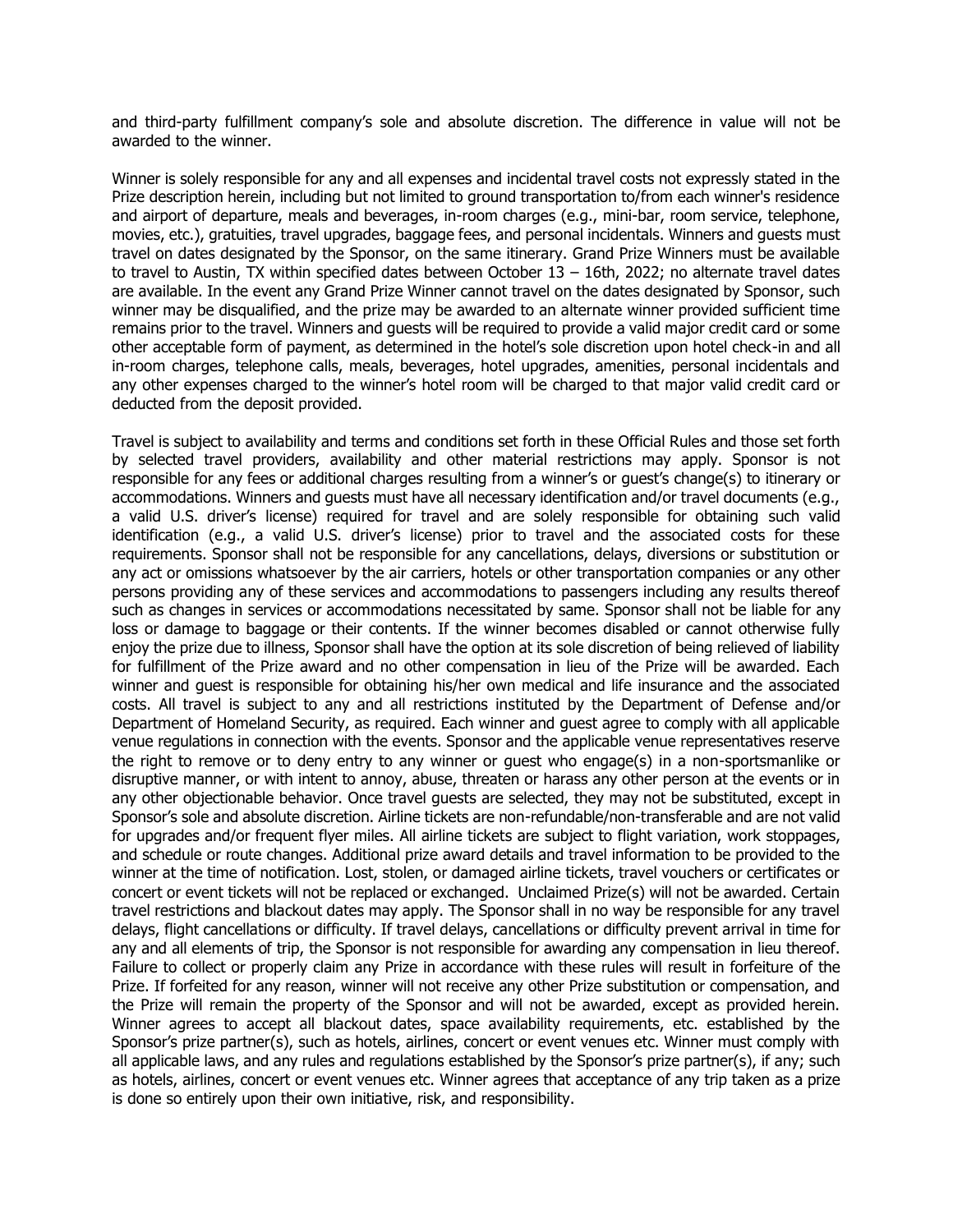BY ACCEPTING GRAND PRIZE, WINNERS ACCEPT THE INHERENTLY DANGEROUS NATURE AND RISK IN ANY TRAVEL OR TRANSPORTATION, SUCH RISK INCLUDING PERSONAL INJURY AND/OR DEATH, ACKNOWLEDGES THAT HIS/HER PARTICIPATION IN THE PRIZE EVENTS IS VOLUNTARY, ACKNOWLEDGES THAT THERE ARE NATURAL FACTORS AND OCCURRENCES WHICH MAY IMPACT ON OR AFFECT THE SAFETY OF THE ACTIVITIES HE/SHE IS PARTICIPATING IN AND HE/SHE ASSUMES THE RISK OF SUCH FACTORS AND OCCURRENCES AND AGREES THAT THE RELEASED PARTIES SHALL NOT BE IN ANY WAY RESPONSIBLE FOR ANY RESULTING INJURY AND/OR DEATH.

**6. PUBLICITY & MARKETING:** Submission of an Entry in the Contest constitutes permission, but not the obligation, to the Sponsor to use Entrants' name, identity, title, likeness, distinctive appearance, physical likeness, image, portrait, picture, photograph (whether still or moving), screen persona, voice, vocal style, statements, gesture, mannerism, personality, performance characteristic, biographical data, signature, and any other indicia or imitation of identity or likeness for purposes of advertising and trade, in any medium, without further notice, approval, or compensation, unless prohibited by law.

**7. PRIVACY INFORMATION.** Sponsor shares your concerns about the privacy of your personal information. Potential winners will be contacted using the address provided during the Contest. By entering this Contest, unless you have opted out upon entry, you agree to receive marketing materials, communications and other materials from the Sponsor and/or any promotional partners whose products and services Sponsor feels might interest you at a future date. Email addresses may be stored if supplied, and you may receive email correspondence from, or on behalf of Sponsor subject to Sponsor's privacy policy. Sponsor uses commercially reasonable efforts to comply with Federal CAN-SPAM guidelines, and you may subsequently opt-out of receiving further emails by following the opt-out instructions contained in any such email. Please refer to Sponsor's privacy policy located at [https://www.titosvodka.com/privacy.](https://www.titosvodka.com/privacy)

If you provided your mobile number during the promotion period and agreed to the terms listed, you are authorizing Sponsor to deliver automated SMS messages to you about the Contest. You are not required to provide a number as a condition of purchasing any item or receiving any offers. Standard message rates may apply. You may opt out of receiving future text messages by replying STOP to any message you receive (which will generate a confirmation noting we have received your request). If you chose not to receive automated SMS messages to your mobile device, you will receive the same notifications via mail or via email through an automated email system.

**8. UNSUBSCRIBE.** At any time after you enter, if you are not interested in receiving communications from Sponsor, you may notify the Sponsor that you do not desire to receive such materials by following the opt-out instructions contained in a communication from Sponsor.

**9. NO LIABILITY & INDEMNIFICATION:** By entering this Contest, you agree to release, discharge and hold harmless Sponsor, Sponsor Affiliates, and their respective directors, officers, employees, agents and assigns (the "Released Parties") from any claims, losses, and damages arising out of, or relating to, your participation in this Contest or any Contest-related activities (including, without limitation, the concert) and the acceptance and use, misuse, or possession of any prize awarded hereunder (including, without limitation, any misrepresentation made by you in connection with the Contest; any non-compliance by you with these Official Rules; claims brought by persons or entities other than the parties to these Official Rules arising from or related to your involvement with the Contest; acceptance, possession, misuse or use of any prize or participation in any Contest-related activity or participation in this Contest; any malfunction, error or other problem arising in connection with the collection, processing, or retention of Entry information; or any typographical or other error in the printing, offering or announcement of any winner). The foregoing includes, without limitation, any claim for personal injury, property loss or damage, or death arising in any way in connection with the Contest.